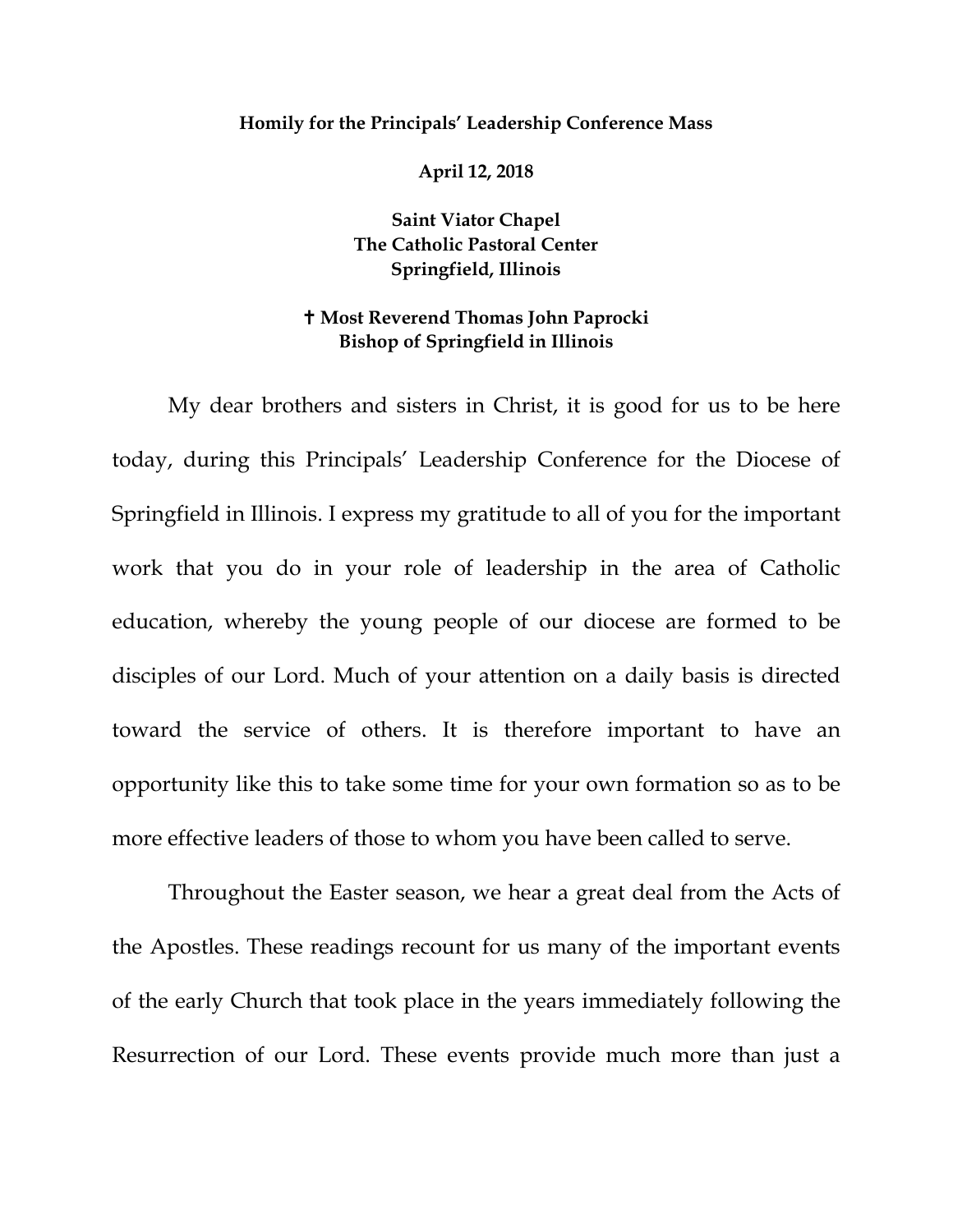historical account of those early years of Christianity. Rather, they provide many of the important lessons that are at the heart of the nature and mission of the Catholic Church, lessons that are just as applicable to the Church today as they were nearly two-thousand years ago.

The first reading for today's Mass provides us with a glimpse into what following the will of god and being Christ's disciples is really about. Following Jesus' death and Resurrection, the apostles are accused of preaching in the name of our Lord and told to cease doing so. But rather than caving to the will of society, in particular the court officials of that time, we hear of how Peter refused to stop and all the more testifies to his belief in Jesus and forgiveness of sin through Christ.

Peter and the other apostles serve as models for us for many reasons, not the least of which is the fact that they remained obedient to the will of God, even to the point of risking their own lives. I know that, at times, it can be a challenge to live our Catholic identity fully due to the resistance of our society and, in many cases, resistance from students and parents. However, as leaders, we are invited to imitate the faith of the apostles and remain obedient, trusting that the Lord will not abandon us, but will reward us for doing what is right, even in difficult circumstances.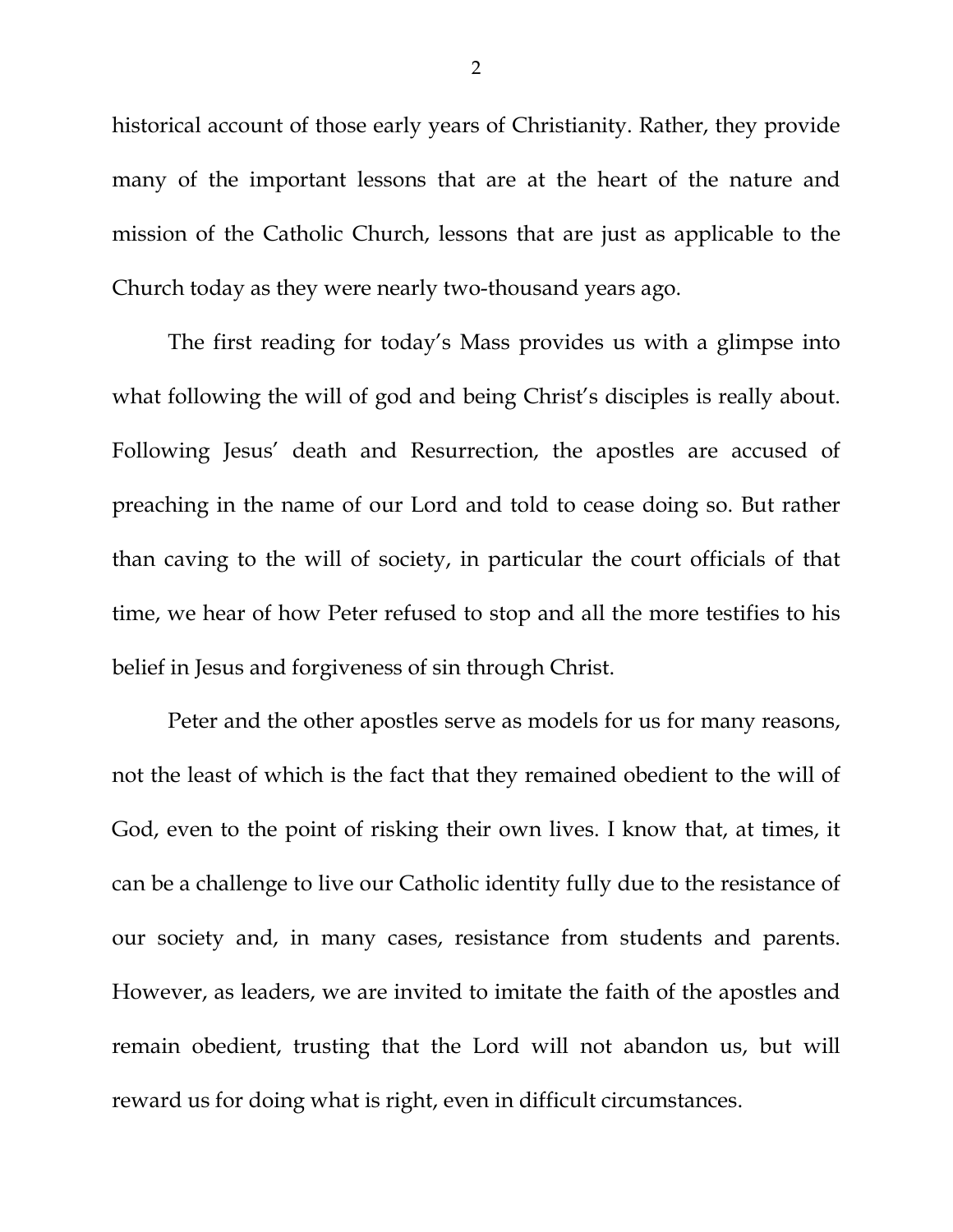It is important for you, my dear brothers and sisters, as Catholic school principals, to consider how the fruits of your obedience to the Catholic faith impact the future of the Church. When you look at your individual school, you might think that the number is not all that large. But, if you take a moment to consider the number of students who have been formed in your school in the past, as well as how many interactions those students have had with others in their lives, the number becomes quite large. Indeed, there is a great opportunity to make a significant impact on a number of lives that far exceeds the number of students who fill the seats of our schools. By remaining faithful to the Catholic identity and the full teachings of the Church in the name of Jesus, you are preparing those disciples who will carry forth the gift of their faith and spread it throughout their community and even throughout the world.

The reality of the impact that our schools can have to touch so many people can be both exciting and intimidating at the same time. There is much expected of you as principals in ensuring that there is an environment that is conducive to the formation of our youth that is both authentic and faithful. The importance of this cannot be minimized and should never be treated as optional or secondary in any way. With that